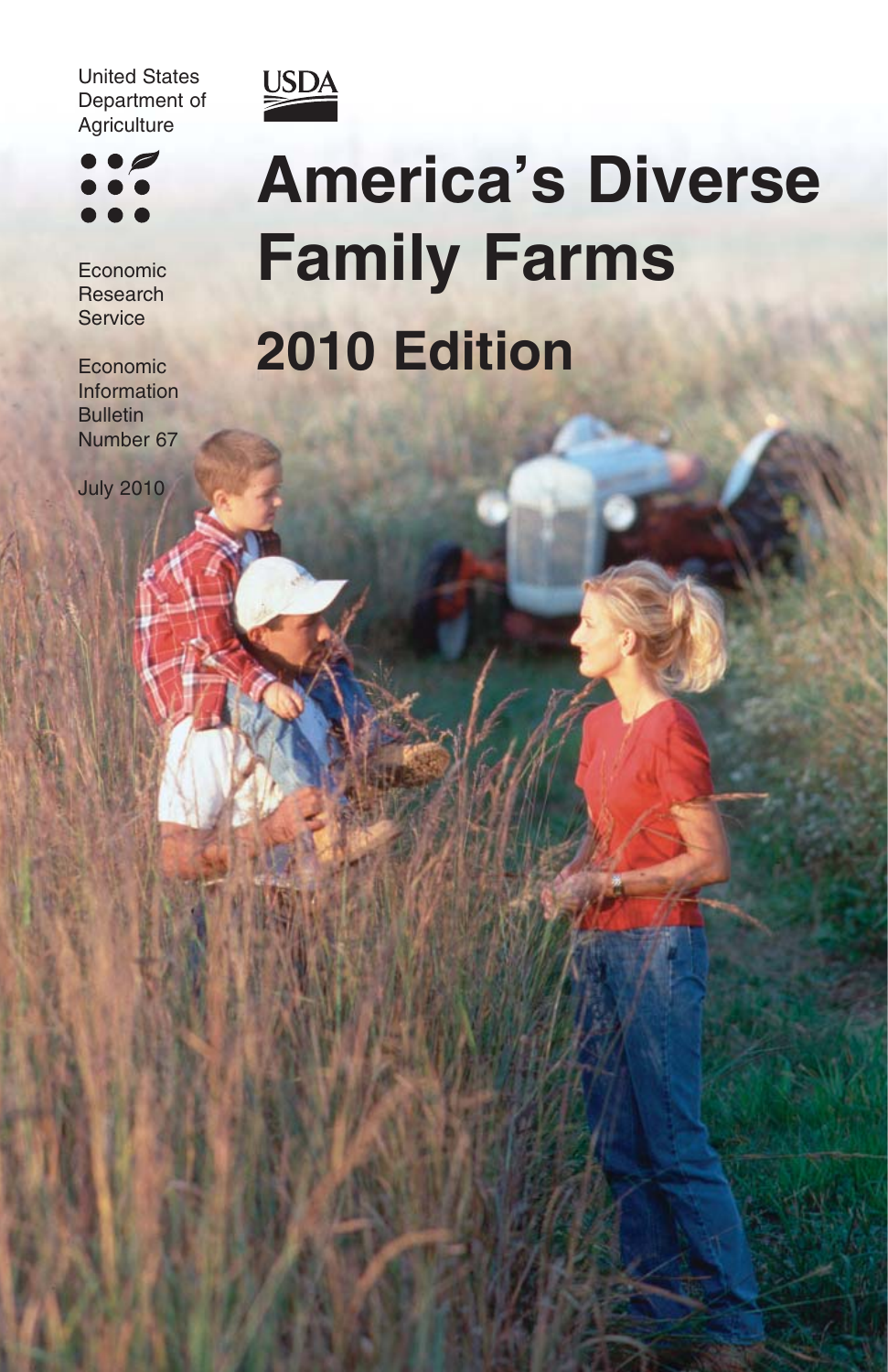## **America's Diverse Family Farms**

Froad descriptions of farms based on U.S. averages can mask variation among<br>different sizes and types of farms. A farm classification developed by USDA's<br>Economic Research Service (ERS) categorizes farms into more homogeno different sizes and types of farms. A farm classification developed by USDA's Economic Research Service (ERS) categorizes farms into more homogenous groupings for reporting and evaluation purposes. The classification is based largely on annual gross sales of the farm, major occupation of the operator, and family/ nonfamily ownership of the farm.

#### **Farm Types, 2007**

The farm classification developed by ERS focuses on the "family farm," or any farm where the majority of the business is owned by the operator and individuals related to the operator, including relatives who do not live in the operator's household. USDA defines a farm as any place that produced and sold—or normally would have produced and sold at least \$1,000 of agricultural products during a given year. USDA uses acres of crops and head of livestock to determine if a place with sales of less than \$1,000 could normally produce and sell that amount.

#### *Small family farms (sales less than \$250,000)*

- **Retirement farms.** Small farms whose operators report they are retired, although they continue to farm on a small scale.
- • **Residential/lifestyle farms**. Small farms whose operators report a major occupation other than farming.
- **Farming-occupation farms**. Small farms whose operators report farming as their major occupation.
	- **Low-sales**. Gross sales less than \$100,000.
	- **Medium-sales.** Gross sales between \$100,000 and \$249,999.

#### *Large-scale family farms (sales of \$250,000 or more)*

- • **Large family farms.** Farms with gross sales between \$250,000 and \$499,999.
- **Very large family farms.** Farms with gross sales of \$500,000 or more.

#### *Nonfamily farms*

• **Nonfamily farms.** Any farm where the operator and persons related to the operator do not own a majority of the business.

Cover photo: USDA, Natural Resources Conservation Service.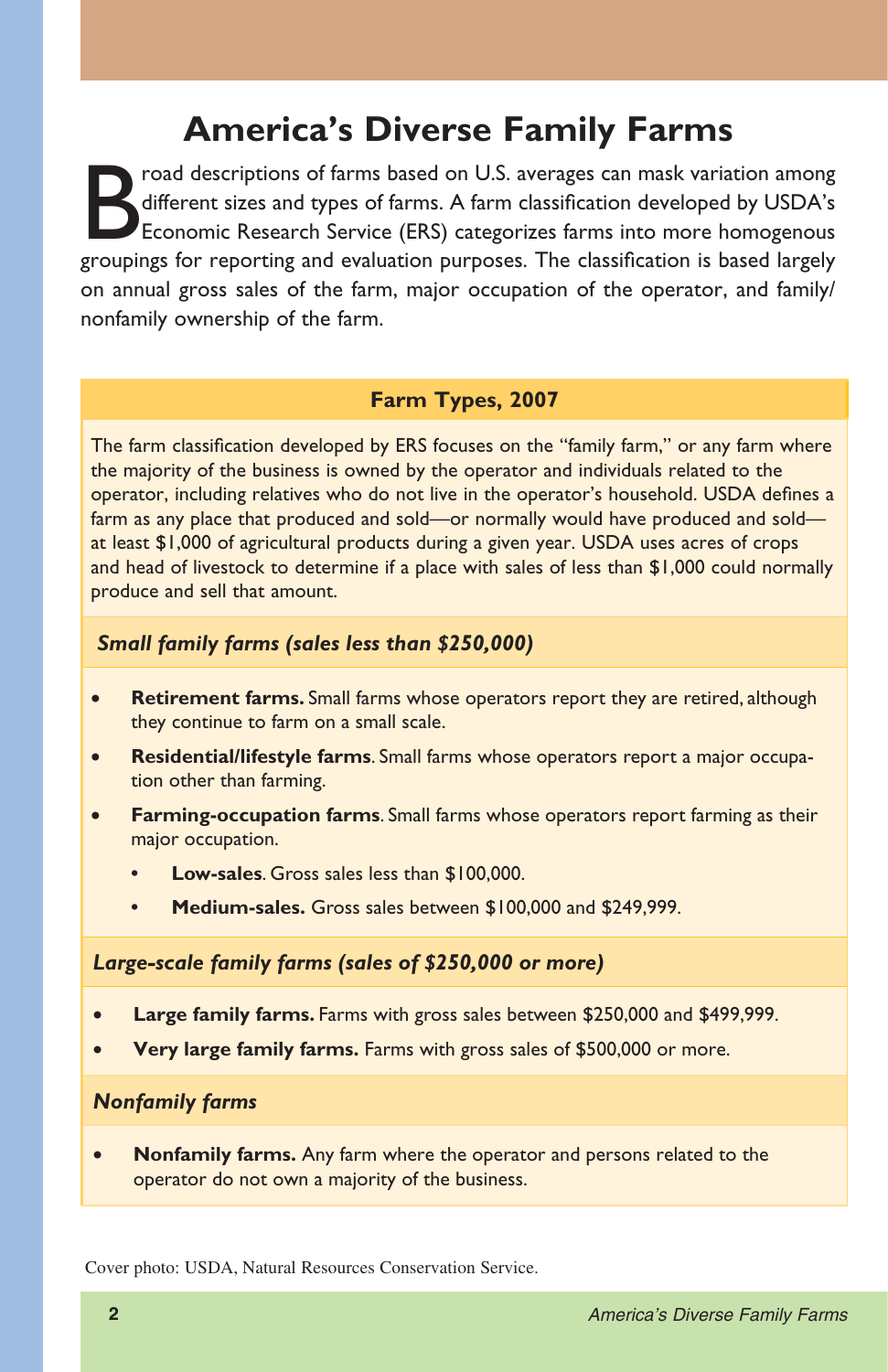## *Farms, Assets, and Production*

**Most farms are small, and most farm assets are on small farms, but small farms account for only 16 percent of production.**

- Eighty-eight percent of farms are small, and these farms account for 64 percent of farm assets, including 63 percent of the land owned by farms.
- Large-scale family farms and nonfamily farms account for 84 percent of production.
- Family farms of different sizes account for 98 percent of farms and 82 percent of production.

#### **Distribution of farms, value of production, and farm assets by farm type, 2007**

Percent of U.S. farms, production, or assets



Differences among farm types are illustrated in this brochure using 2007 data from the Agricultural Resource Management Survey, an annual survey conducted by USDA's ERS and National Agricultural Statistics Service.

For more information about the diversity of U.S. farms, see ERS's *Structure and Finances of U.S. Farms: Family Farm Report, 2010 Edition*.

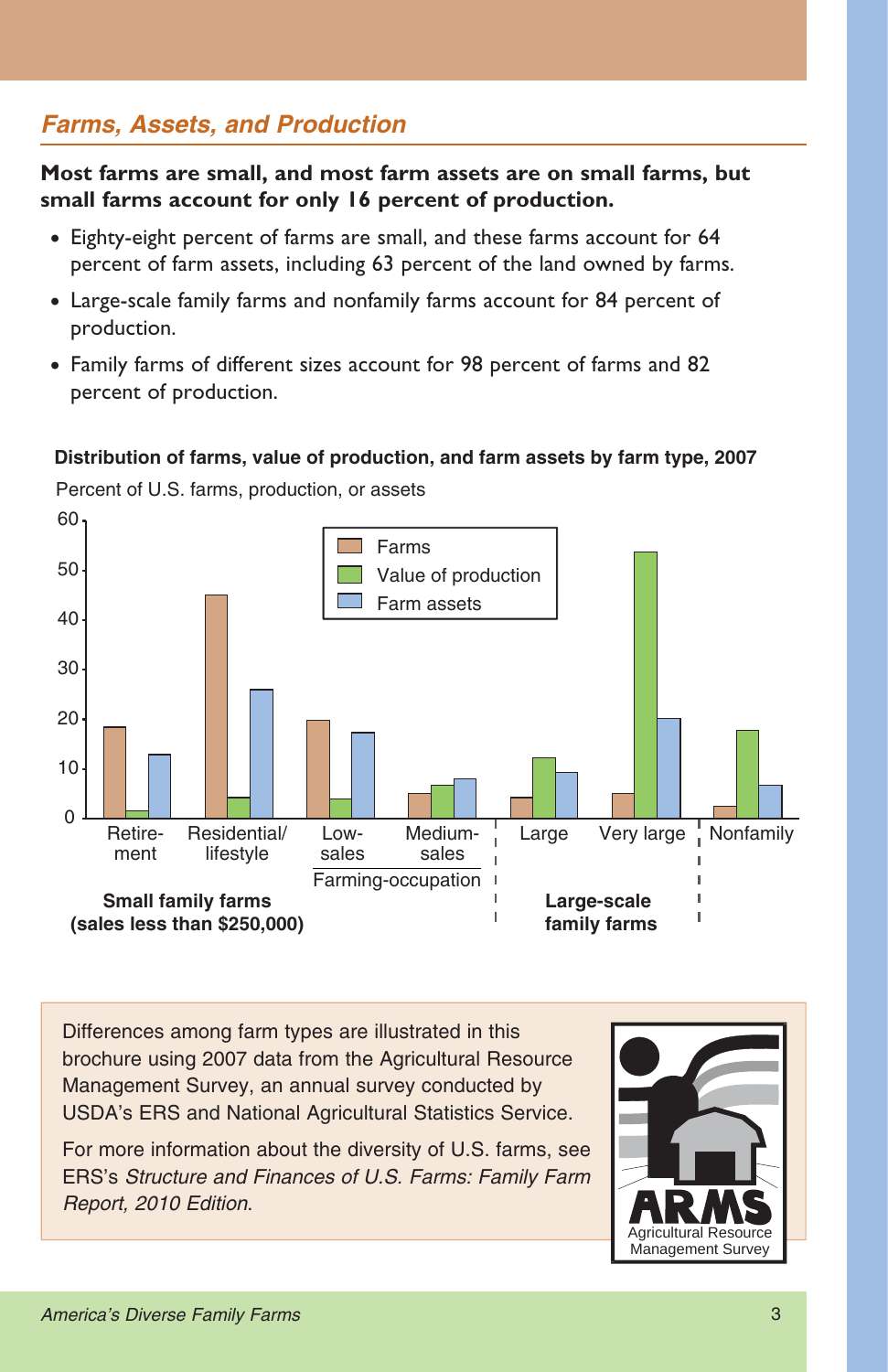## *Farm Financial Performance*

#### **Small farms are more likely to have a negative profit margin, but some are profi table.**

- Forty-five to 75 percent of the farms in each small farm type had a negative operating profit margin in 2007.
- Other small farms were more profitable: between 17 and 32 percent of each small farm group had an operating profit margin of at least 20 percent.
- Nevertheless, an even greater share of large-scale farms had operating profit margins that high, and most large-scale farms had positive margins.
- Only 3 percent of U.S. farms are classified as vulnerable (negative net farm income and debt/asset ratio greater than 40 percent), and the majority (71 percent) of these farms are residential/lifestyle farms.

#### **Farms by operating profit margin and farm type, 2007**

Percent of group



**Operating profit margin** = 100% X (net farm income + interest paid – charges for operator and unpaid labor – charge for management) / gross farm income.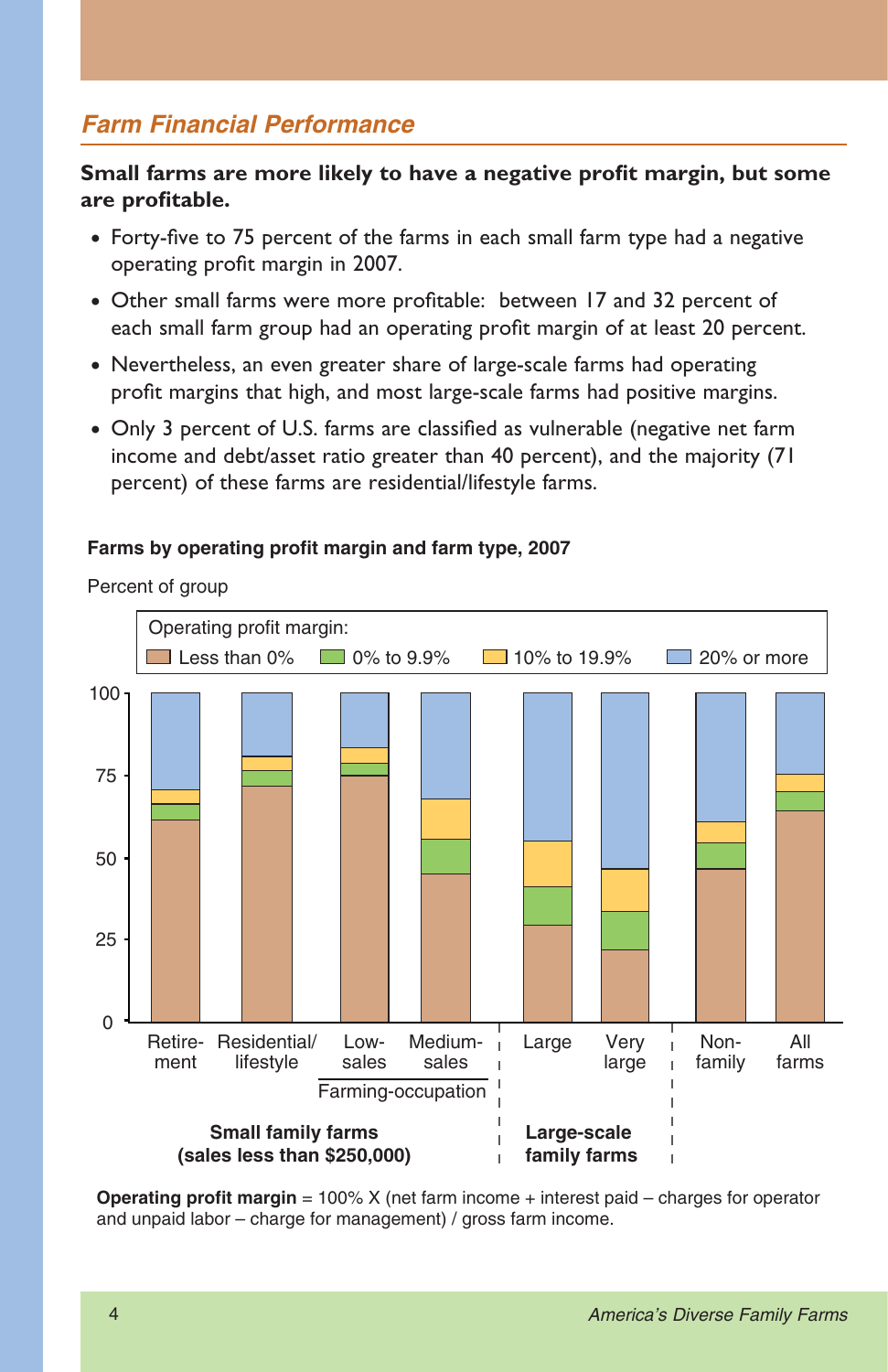## *Farms and Farm Operators*

**Many farms have multiple operators, and many large farms have multiple generations of farm operators.**

- Multiple-operator and multiple-generation enterprises are most common among large-scale family farms and nonfamily farms.
- Generational life-cycles, particularly the presence or absence of younger related operators, may affect farm expansion and contraction decisions.

#### **Multiple-operator and multiple-generation farms by farm type, 2007**



Percent of farms in group

**Multiple-operator farms** have more than one operator. **Multiple-generation farms** are multiple-operator farms with a difference of at least 20 years between the ages of the youngest and oldest operators. **Single-operator farms** have only one operator (not shown).

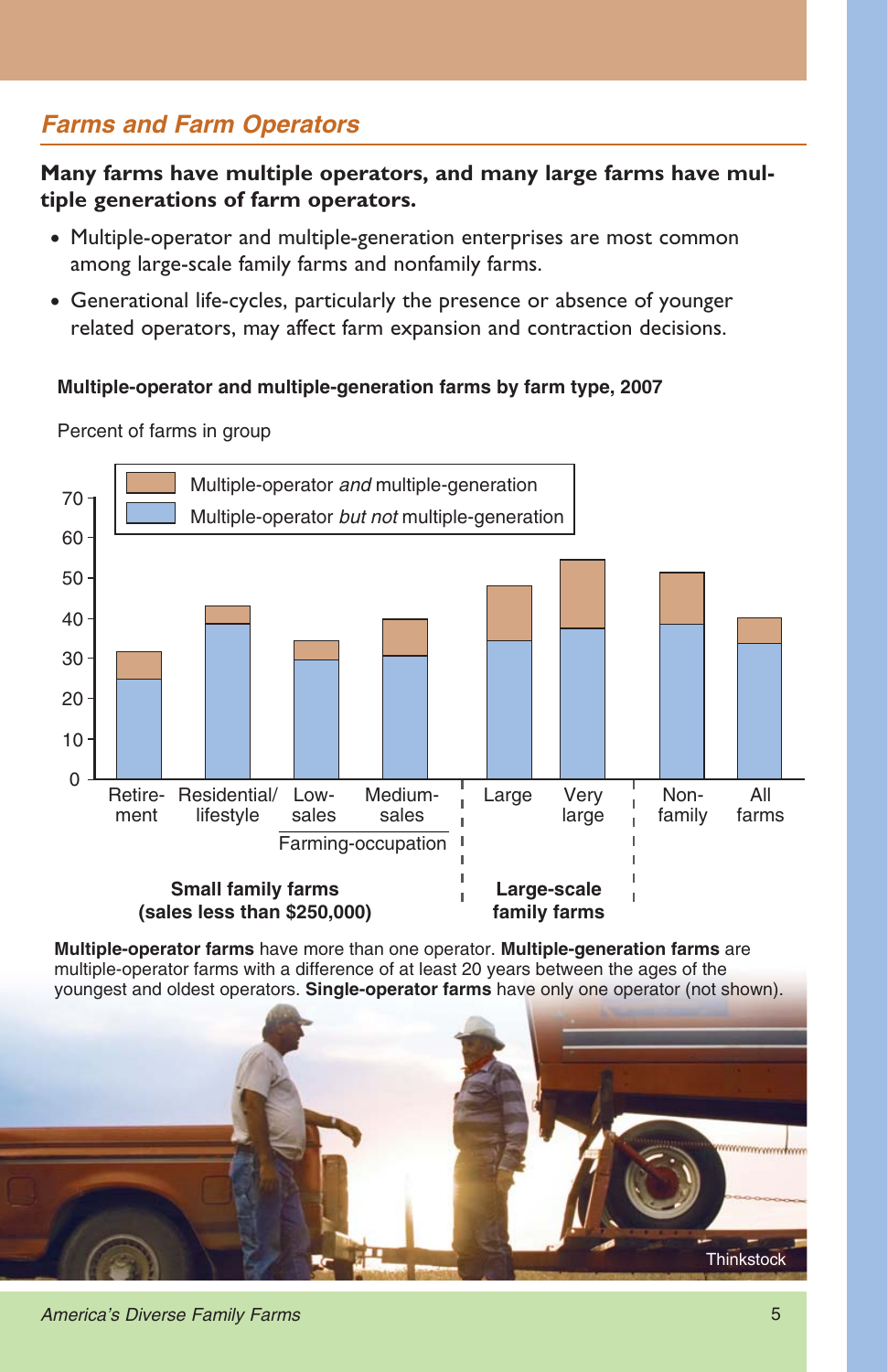## *Farms and Farm Operators (continued)*

**The most striking characteristic of principal farm operators—the operator most responsible for running the farm—is their advanced age.**

- About 28 percent of principal farm operators are classified as older (at least 65 years old), compared with only 8 percent of self-employed workers in nonagricultural businesses.
- Retirement farms had the highest percentage of older operators (73 percent)—as one might expect—followed by low-sales farms (33 percent).
- The advanced age of farm operators is understandable, given that the farm is the home for most farmers and farmers can phase out of farming gradually.

#### **Older principal farm operators by farm type, 2007**

Percent of principal operators classified as older



The **principal operator** is the operator most responsible for running the farm. In the case of single-operator farms, the sole operator is a principal operator. **Older operators** are at least 65 years old.

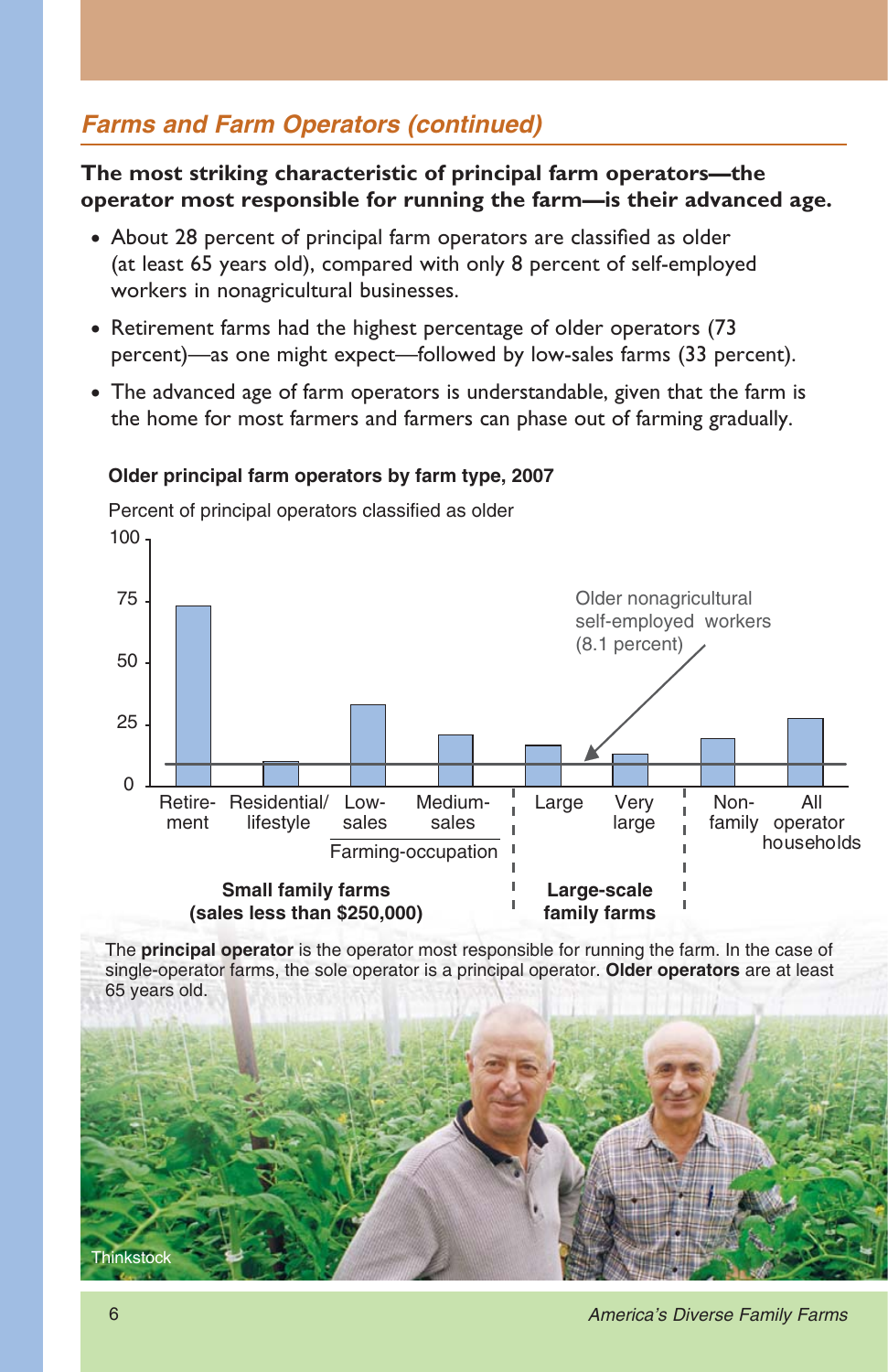**Older operators' 28-percent share of U.S. farms—and their 30-percent share of U.S. farm assets—raises questions about a future mass exit of**  farmers from agriculture and the likelihood of finding younger operators **to replace them and productively use their assets.**

- The exit of older farmers appears less ominous if one examines the types of farms they operate; the assets to be absorbed are much less than 30 percent of total farm assets.
- Most older farmers operate retirement or residential/lifestyle farms, accounting for less than 2 percent of U.S. production.
- The 14-percent share of farm assets held by older operators of retirement and residential/lifestyle farms does not contribute significantly to their production, although they often rent farmland to other operators.
- Most production of older operators comes from the more commercially oriented large-scale and nonfamily farms (12 percent of U.S. production) and—to a lesser degree—farming-occupation farms (3 percent).
- Older operators' assets that must be absorbed to maintain production amount to only 12 percent of total U.S. farm assets—the assets found on farming-occupation, large-scale, and nonfamily farms run by older farmers as single-generation operations with no replacement operator in place.

#### **Distribution of farms, assets, and production of principal operators, 2007**

 $20 -$ 16 12 8 4  $\overline{0}$ **Retirement** or residential medium-Lowor sales Largescale or nonfamily **Retirement** or residential medium-Lowor sales Largescale or nonfamily **Retirement** or residential medium-Lowor sales Largescale or nonfamily **Farms Farm assets Value of production** Multiple-generation farms Single-generation farms Older operators' share  $= 27.6%$ Older operators' Older operators' share  $= 16.1%$ 

Percent of U.S. farms, farm assets, or production

**Older operators** are at least 65 years old.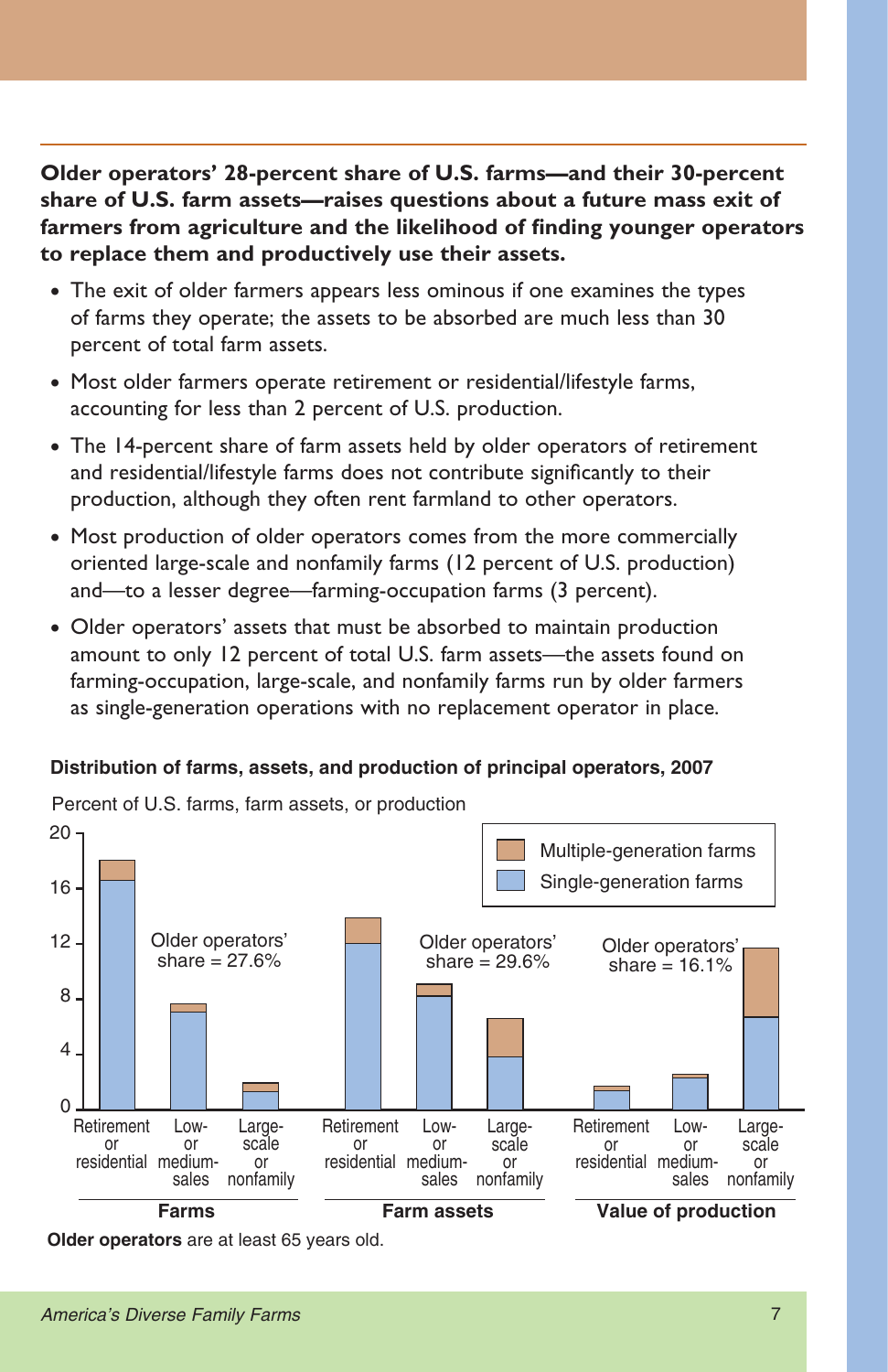## *Farm Operator Household Income*

**Most types of farm households receive a median income at or above the median for all U.S. households, when both farm and off-farm sources of income are considered.**

- Only two types of farm households—those operating retirement or lowsales farms—received a median household income substantially below the median for all U.S. households.
- Limited-resource farms, however, make up between 3 and 12 percent of all farms, depending on how "limited-resource" is defined.
- Operators of small farms—especially retirement, residential/lifestyle, or low-sales farms—often report losses from farming.
- Off-farm work provides the primary source of income for most types of farm households.



#### **Median income of principal-operator households by farm type, 2007**

**Median income** falls at the midpoint of the distribution of households ranked by income. Half of the households have income above the median, while the other half have income below that level.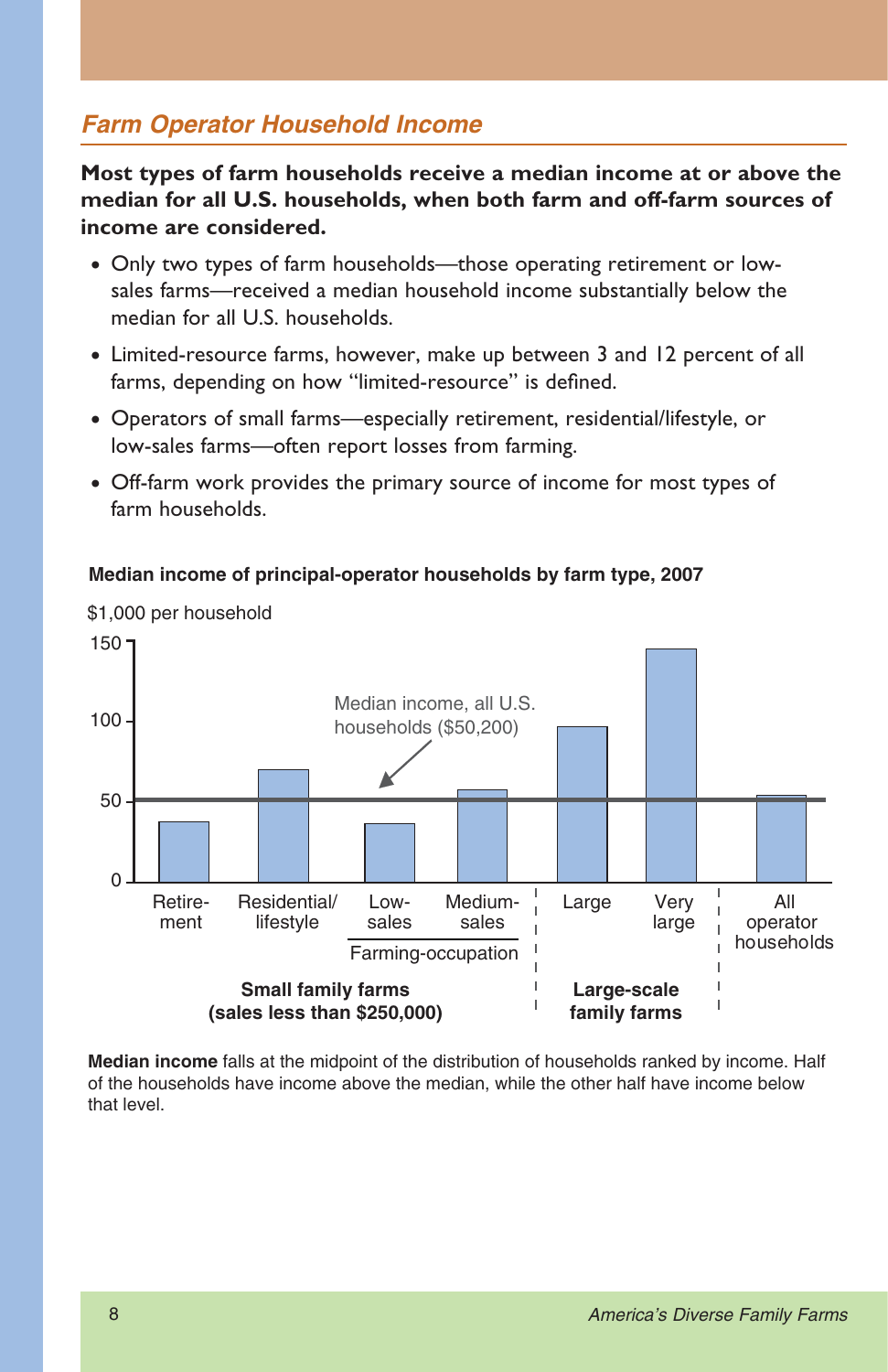| Type of farm operated     | Total<br>average<br>income | Income from farming |                          | From off-farm sources |                     |                       |
|---------------------------|----------------------------|---------------------|--------------------------|-----------------------|---------------------|-----------------------|
|                           |                            | Amount              | <b>Negative</b>          | Total                 | Earned <sup>1</sup> | Unearned <sup>1</sup> |
|                           | Dollars per<br>household   |                     | Percent of<br>households | Dollars per household |                     |                       |
| <b>Small farms:</b>       |                            |                     |                          |                       |                     |                       |
| Retirement                | 55,228                     | $-1,990$            | 65.6                     | 57,219                | 24,367              | 32,851                |
| Residential/lifestyle     | 101,677                    | $-5,984$            | 75.6                     | 107,661               | 93,750              | 13,911                |
| Farming occupation:       |                            |                     |                          |                       |                     |                       |
| Low-sales                 | 44,488                     | $-5,070$            | 60.1                     | 49,559                | 30,286              | 19,273                |
| Medium-sales              | 76,191                     | 29,018              | 25.2                     | 47,173                | 34,015              | 13,158                |
| Large-scale family farms: |                            |                     |                          |                       |                     |                       |
| Large family farms        | 109,639                    | 63,027              | 20.9                     | 46,613                | 32,597              | 14,016                |
| Very large family farms   |                            | 268,227 226,490     | 19.6                     | 41,736                | 28,462              | 13,275                |
| All family farms          | 88,912                     | 11,733              | 62.7                     | 77,179                | 58,680              | 18,499                |

#### **Average (mean) farm operator household income by source and farm type, 2007**

Note: Household income is not estimated for nonfamily farms.

1Earned income comes from off-farm self-employment or wage or salary jobs. Unearned income includes interest and dividends, benefits from Social Security and other public programs, alimony, annuities, net income of estates or trusts, and private pensions.

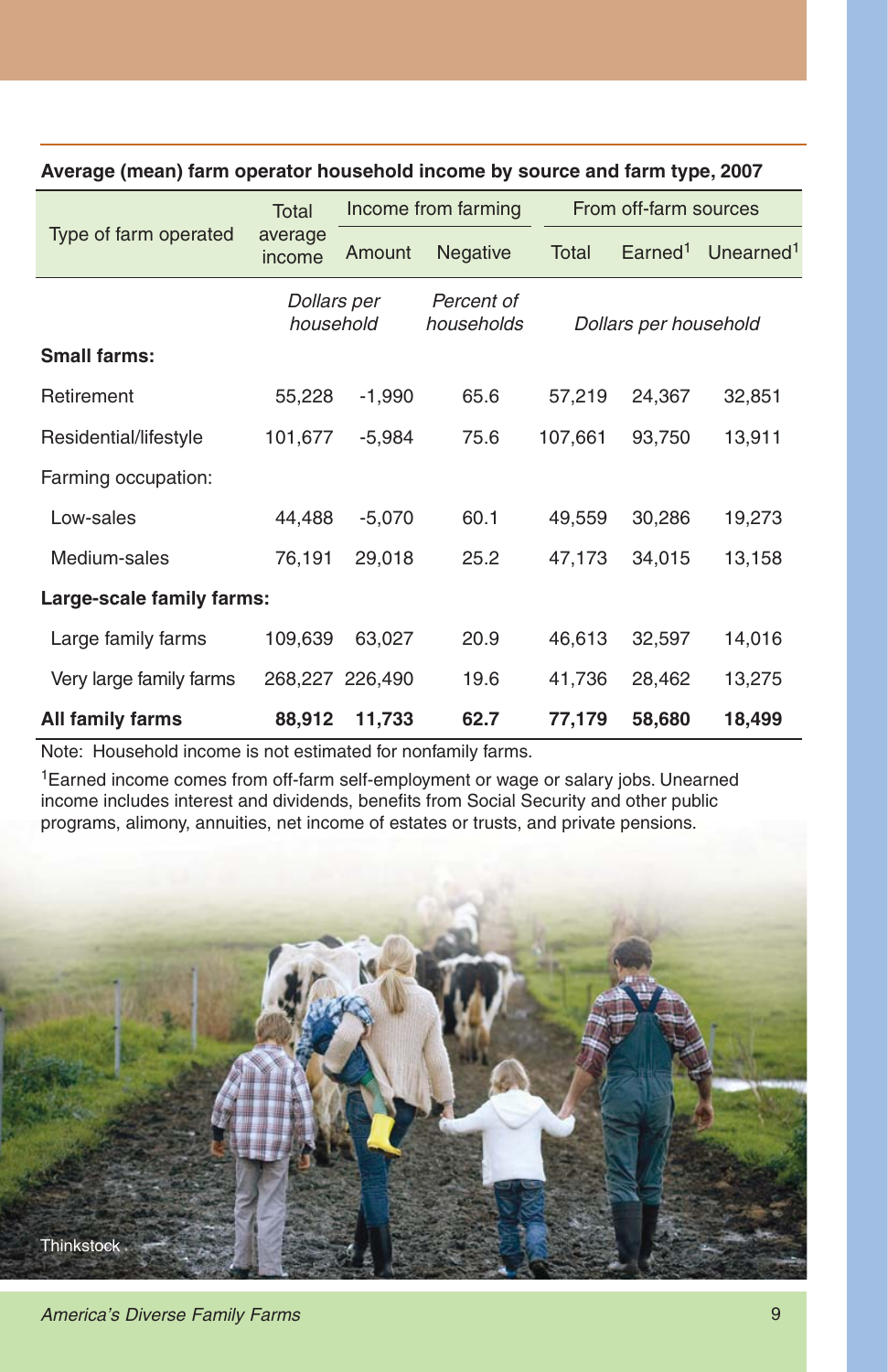## *Government Payments*

**Commodity-related Government payments largely go to mediumsales and large-scale family farms, working-land conservation payments mainly go to large-scale farms, and most land-retirement payments go to smaller farms.**

- Commodity program payments reflect acreage in crops historically eligible for support; 76 percent went to family farms with at least \$100,000 in sales in 2007.
- About 60 percent of working-land conservation payments went to largescale farms since these programs target production—although indirectly by targeting environmental programs on lands in production.
- Land-retirement programs, however, target environmentally sensitive land—regardless of its production—and retirement, residential/lifestyle and low-sales farms received 73 percent of these payments.
- The share of farms receiving Government payments is particularly high for medium-sales small farms and large-scale farms, largely due to their participation in commodity-related programs.

#### **Distribution of government payments by farm type, 2007**



Percent of U.S. payments

#### **Conservation programs:**

- **Land-retirement programs:** Conservation Reserve Program, Wetlands Reserve Program, etc.
- s**Working-land programs:** Environmental Quality Incentives Program and Conservation Security Program.

**Commodity-related programs:** Direct payments, countercyclical payments, marketing loan benefits, agricultural disaster payments, etc.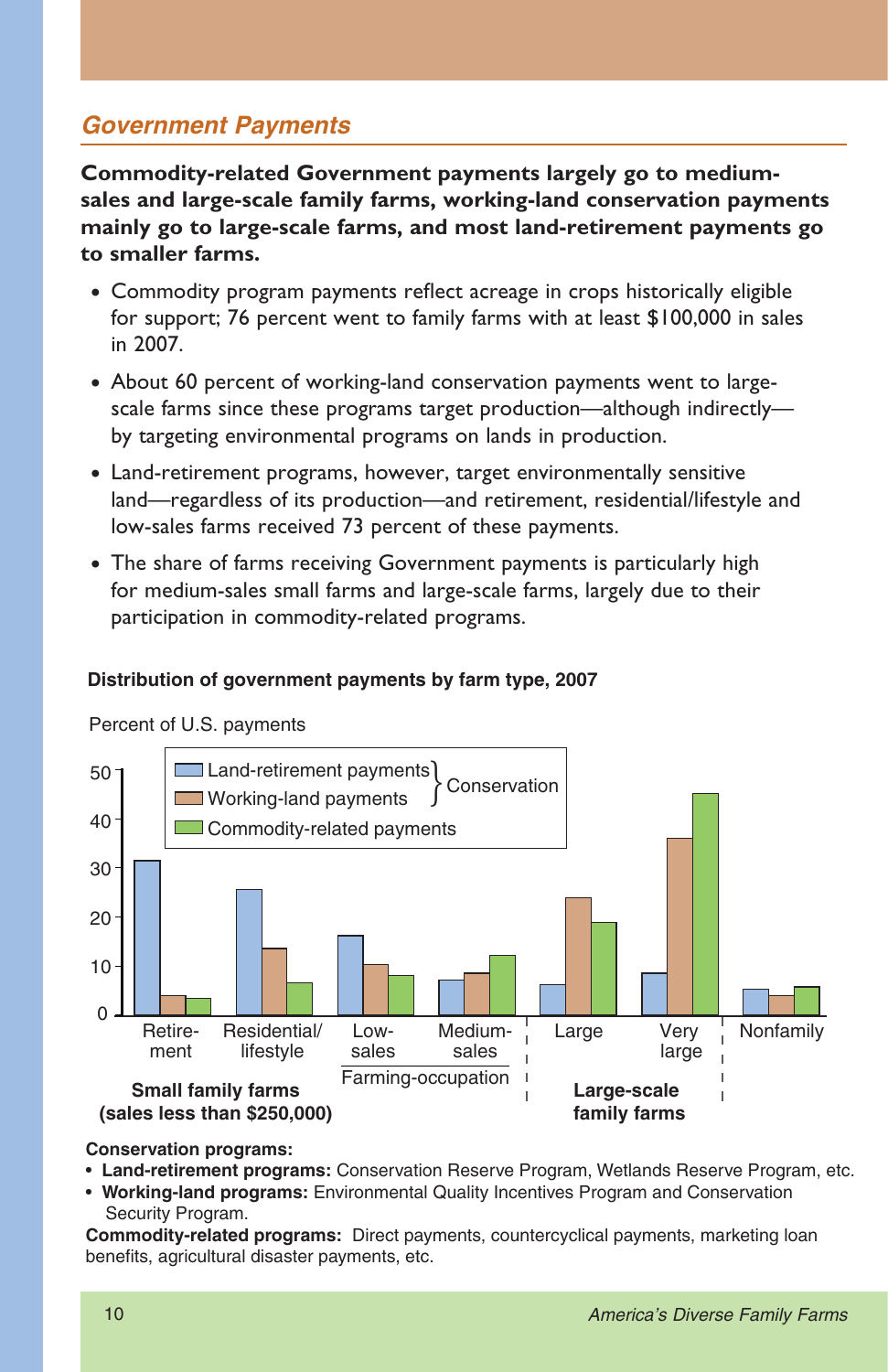#### **Farms receiving government payments by type of payment and farm type, 2007**

Percent of farms in group



#### **Sources of Data on Government Payments**

ARMS relies entirely on the responding farm operators for program-related information and records only the payments they report as received by the farm. As a result, the survey shows different levels and composition of Government payments than do administrative data, which are based on payment records kept by the agencies involved. Administrative data include payments received by persons who do not farm, mainly nonoperator landlords. ARMS data account for 86 percent of total Government payments recorded by administrative data, after adjusting for payments to nonoperator landlords.

The advantage of the ARMS data is that they include information about the farms receiving the payments. Administrative data, in contrast, contain limited information about the characteristics of farms receiving Government payments.